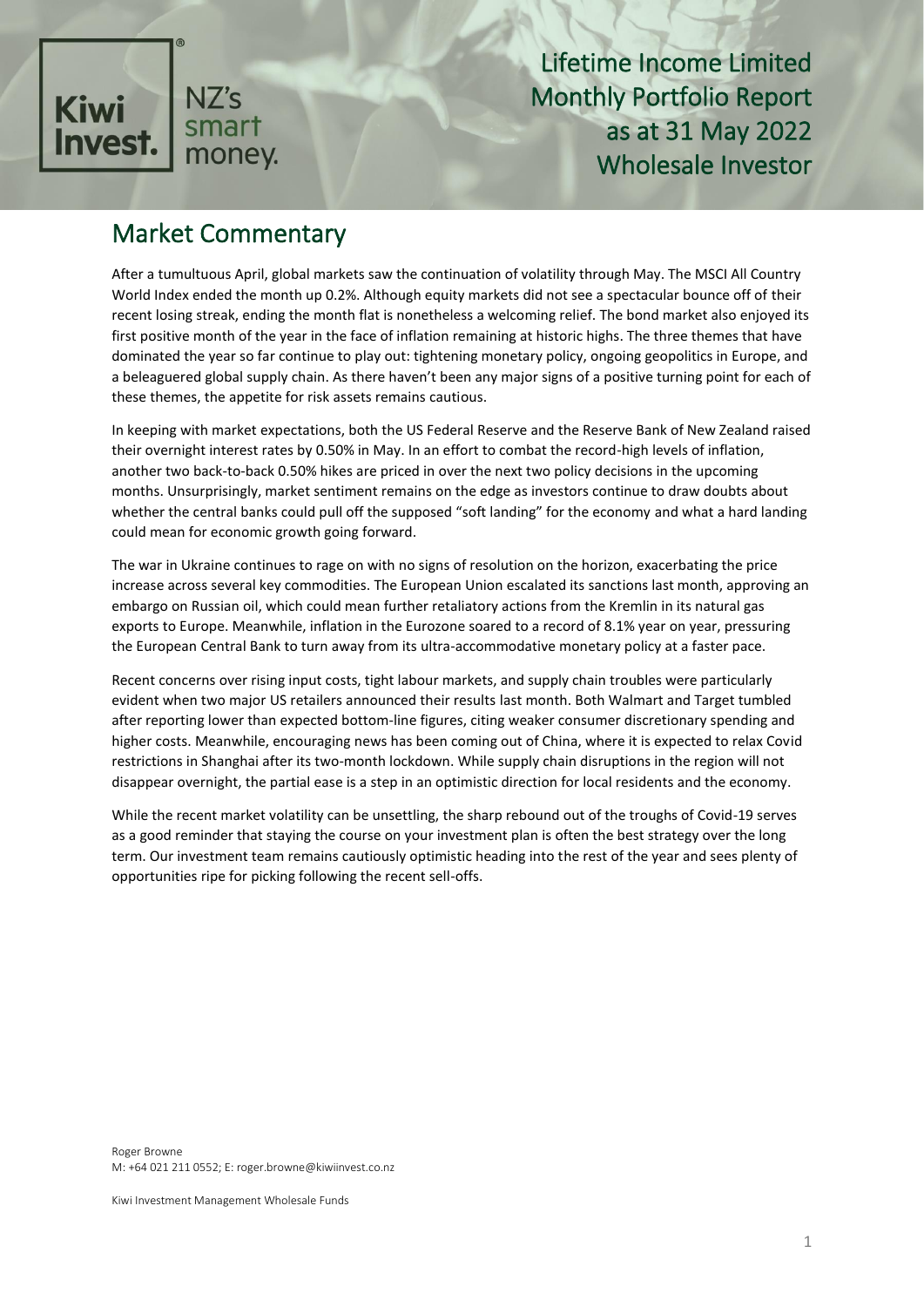

#### Portfolio Commentary

#### Lifetime Fixed Interest Trust

|                  | <b>Units</b> | Unit Price* | <b>Market Value</b> | ℅   |
|------------------|--------------|-------------|---------------------|-----|
| <b>Cash Fund</b> | 0.00         | 0.00        | 0.00                | n/a |
| <b>Total</b>     |              |             | 0.00                | n/a |

\*Applications are valued using the buy price, redemptions are valued using the sell price and market values are calculated using the mid-price.

The Cash Fund returned 0.15% before fees and taxes in May, beating its benchmark, the S&P/NZX Bank Bill 90- Day Index, which returned 0.12%.

As well telegraphed, the Reserve Bank (RBNZ) hiked its Official Cash Rate (OCR) by 50 basis points from 1.5% to 2.0% on May 25<sup>th</sup>. However, the RBNZ changed its tune quite markedly from its April meeting. Instead of the previous talk of a swift series of OCR hikes with an endpoint of 3.25%, that number was changed to 3.95% by mid-2023. Most of the hikes are upfront, with the OCR likely to reach 3% by December, implying up to two more 50 basis point hikes followed by a series of 25 basis point increments. The portfolio continued to pick up short dated bonds which are offering a yield pick-up vs term deposits and have added a number of new floating-rate new issues.

## Fund and Portfolio Returns\*

|                           |      | Month % 3 Months | Year % | 3-Year % |
|---------------------------|------|------------------|--------|----------|
|                           |      | %                |        | рa       |
| <b>Cash Fund</b>          | 0.15 | 0.39             | 1.15   | n/a      |
| <b>Benchmark return**</b> | 0.12 | 0.28             | 0.68   | n/a      |

\*Returns for funds and their respective benchmarks are calculated on a time weighted basis, whilst returns for the Portfolio are calculated on a money-weighted basis. Returns are gross of tax and fees.

\*\*S&P/NZX Bank Bill 90-Day Index

#### Monthly Transactions

| Event   | <b>Date</b> | <b>Description</b> | <b>CCY</b> | <b>Quantity</b> | <b>Price</b> | Amount     |
|---------|-------------|--------------------|------------|-----------------|--------------|------------|
| Sell    | 2-May       | Cash Fund          | <b>NZD</b> | 16.37           | 1.0660       | 17.45      |
| Sell    | 2-May       | Cash Fund          | <b>NZD</b> | 130.905.24      | 1.0662       | 139.571.17 |
| Expense | 4-May       | Management Fee     | <b>NZD</b> | $-17.45$        |              | $-17.45$   |

Roger Browne M: +64 021 211 0552; E: roger.browne@kiwiinvest.co.nz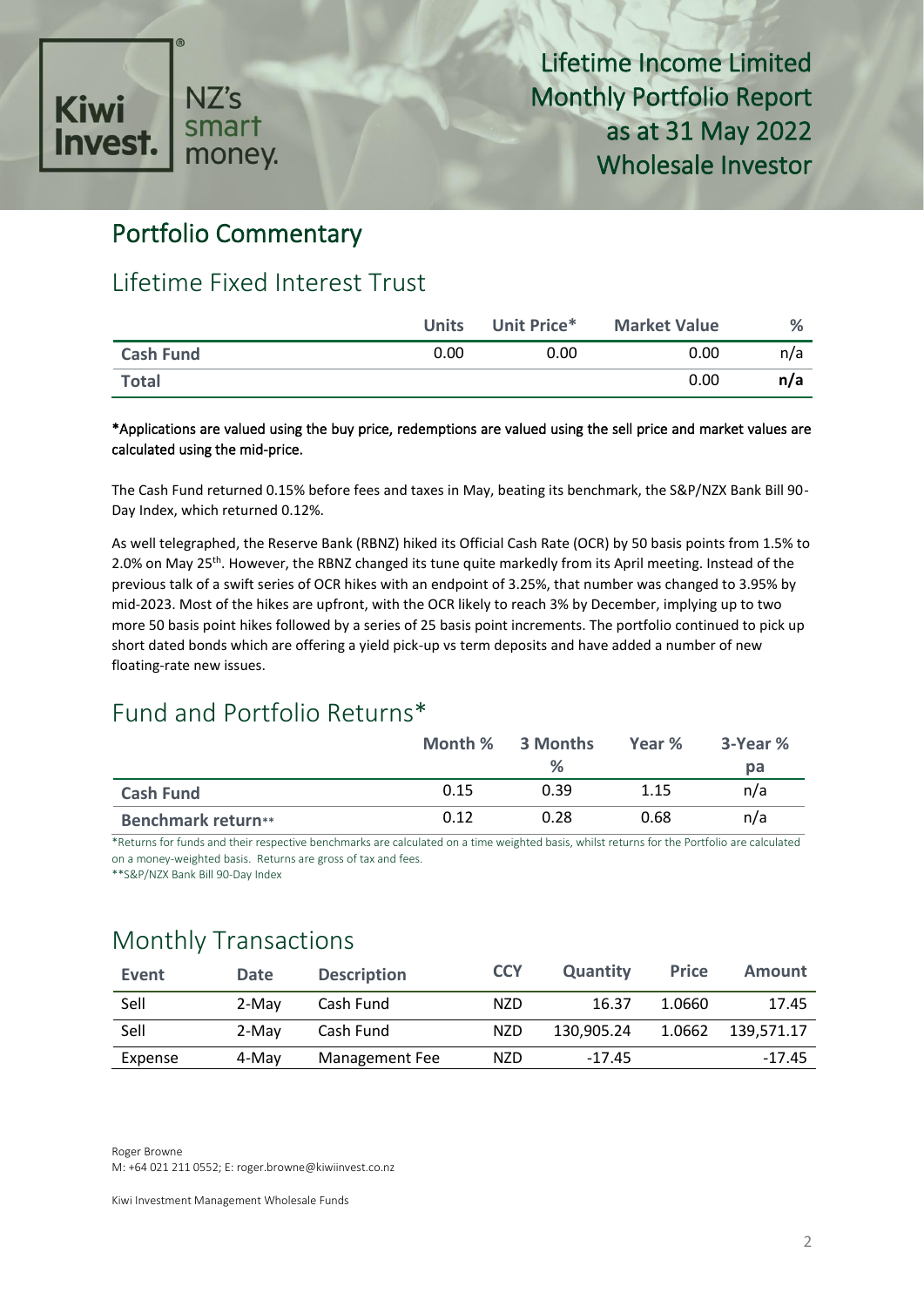

Lifetime Income Limited Monthly Portfolio Report as at 31 May 2022 Wholesale Investor

# Monthly Summary

| <b>Description</b>                | <b>MTD</b>    | YTD           |
|-----------------------------------|---------------|---------------|
| <b>Beginning Value</b>            | 139,575.53    | 139,575.53    |
| <b>Net Contributions</b>          | $-139,571.17$ | $-139,571.17$ |
| <b>Total Investment Gain/Loss</b> | 13.09         | 13.09         |
| <b>Income</b>                     | 0.00          | 0.00          |
| <b>Management Fees Paid</b>       | $-17.45$      | $-17.45$      |
| <b>Other Expenses</b>             | 0.00          | 0.00          |
| <b>Ending Value</b>               | 0.00          | 0.00          |

Roger Browne M: +64 021 211 0552; E: roger.browne@kiwiinvest.co.nz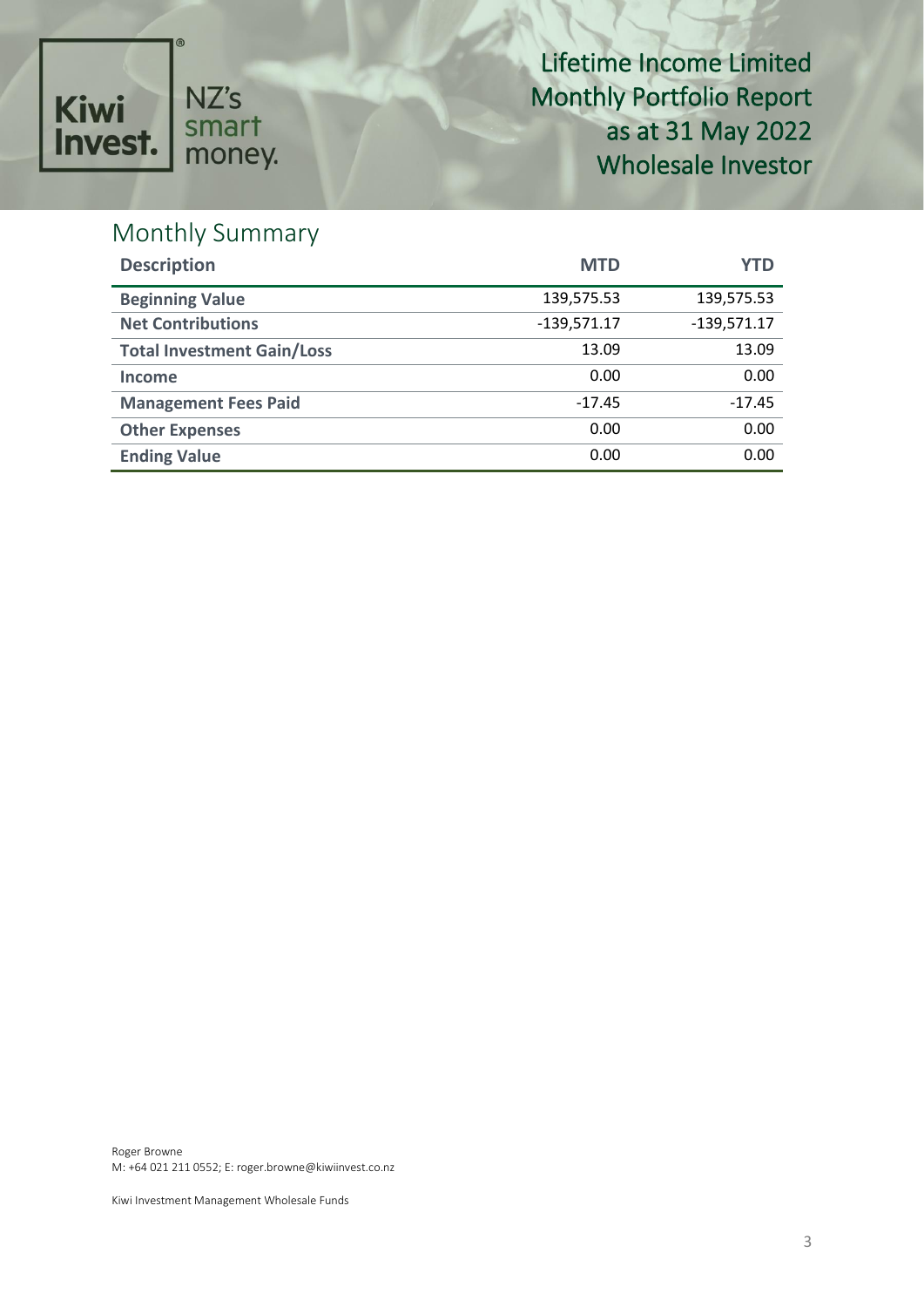#### NZ's **Kiwi** smart **Invest** money.

# Lifetime Income Limited Monthly Portfolio Report as at 31 May 2022 Wholesale Investor

# Lifetime VIP Balanced Fund

|                            | <b>Units</b> |      | Unit Price Market Value | %   |
|----------------------------|--------------|------|-------------------------|-----|
| <b>Fixed Interest Fund</b> | 0.00         | 0.00 | 0.00                    | n/a |
| <b>Growth Fund</b>         | 0.00         | 0.00 | 0.00                    | n/a |
| <b>Total</b>               |              |      | 0.00                    | n/a |

#### *Fixed Interest Fund*

The Fixed Interest Fund returned 0.43% after fees and taxes in May, outperforming its benchmark, which returned 0.12.%. Outperformance was predominantly due to being significantly underweight long-term rates which rose (and hence their price fell) post the NZ budget, while shorter rates (which we are overweight) performed relatively better. May was yet another highly volatile month for global bond markets as the rhetoric from central banks escalated. Central banks across the world are trumpeting their expectations of aggressive rate hikes in order to stymie inflation – and soon.

With extensive OCR rate hikes up to 4% already baked into the price of NZ bonds, we continue to like shorter bonds (3-6 year maturities), especially good quality company bonds where we can provide investors higher interest rates without taking undue risk. We continue to see better opportunities in these bonds overseas with the New Zealand market not reacting enough, in our view, to global company bond spread widening (the extra interest you get by owning a company bond over a government bond). Hence, we purchased the bonds of global healthcare product behemoth Baxter International (BBB), Visa (AA-) and Bank of America (A-). Of note, we hedge these bonds "onto the NZ curve" so that they trade as if they were New Zealand bonds. We remain leery of longer maturity bonds whose prices tend to drop more when inflation is higher. While we believe NZ CPI (consumer price inflation) may even peak in the second quarter somewhere above 7%, we are sceptical that it will come down to the RBNZs target range of 2-3% quite as rapidly as some market pundits think. Our focus is squarely on the oil market amidst European embargoes of Russian oil and a willingness of the OPEC countries to see crude oil trade north of \$120. In addition, there are more positive signals coming out of China on reopening and hence upping its oil demand.

#### *Growth Fund*

The Growth Fund returned -1.47% before tax and fees in May, 0.72% behind its benchmark, which returned -0.75%. The underlying equity strategies saw mixed performances, and the alternative assets generated positive returns. The strengthening Kiwi dollar was a headwind for the unhedged portion of the portfolio. Despite the near-term uncertainty, we are actively increasing our investments in high-quality companies that will thrive long after the current macro headwinds recede, taking advantage of the market's current focus on the short term.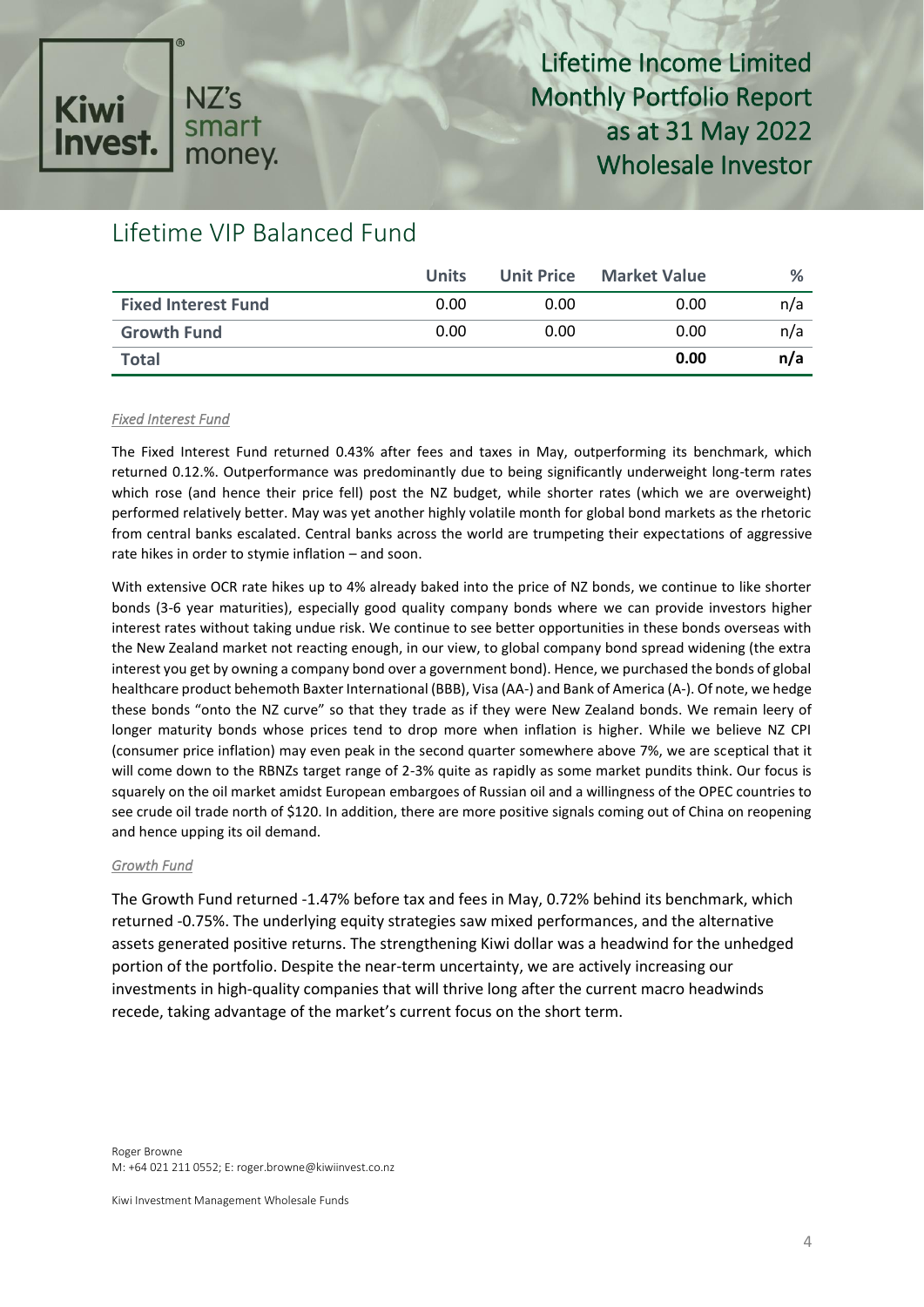

#### Fund and Portfolio Returns\*

|                            | Month % | 3 Months | Year %  | 3-Year % |
|----------------------------|---------|----------|---------|----------|
|                            |         | %        |         | pa       |
| <b>Fixed Interest Fund</b> | $-1.47$ | $-4.63$  | $-0.34$ | n/a      |
| <b>Benchmark return**</b>  | $-0.75$ | $-4.28$  | $-1.57$ | n/a      |
| <b>Growth Fund</b>         | 0.43    | $-2.98$  | $-6.75$ | n/a      |
| <b>Benchmark return***</b> | 0.12    | $-4.68$  | $-9.26$ | n/a      |

*\*The above returns are calculated on a time weighted basis. Returns for Funds and their respective benchmarks are calculated gross of foreign tax credit.* 

*\*\*S&P/NZX New Zealand Government Bond Index in NZ dollars*

*\*\*\*50% Solactive Kiwi Global Markets Screened NZD Index, 50% Solactive Kiwi Global Markets Screened Hedged to NZD Index*

#### Monthly Transactions

| Event           | <b>Date</b> | <b>Description</b>                     | <b>CCY</b> | Quantity     | <b>Price</b> | <b>Amount</b> |
|-----------------|-------------|----------------------------------------|------------|--------------|--------------|---------------|
| Sell            | 2-May       | <b>Global Quant Fund -</b><br>Hedged   | <b>NZD</b> | 602.14       | 1.4252       | 858.17        |
| Sell            | 2-May       | <b>Global Quant Fund -</b><br>Unhedged | <b>NZD</b> | 1,252,663.13 | 1.4252       | 1,785,295.49  |
| Sell            | 2-May       | Global Quant Fund -<br>Hedged          | <b>NZD</b> | 550,768.17   | 1.4488       | 797,952.92    |
| Sell            | 2-May       | <b>Global Quant Fund -</b><br>Unhedged | <b>NZD</b> | 253.75       | 1.4488       | 367.63        |
| Expenses        | 4-May       | Management Fee                         | <b>NZD</b> | $-858.17$    |              | $-858.17$     |
| <b>Expenses</b> | 4-May       | Management Fee                         | <b>NZD</b> | $-367.63$    |              | $-367.63$     |

#### Monthly Summary

| <b>Description</b>                | <b>MTD</b>      | YTD             |
|-----------------------------------|-----------------|-----------------|
| <b>Beginning Value</b>            | 2,576,428.27    | 2,712,870.16    |
| <b>Net Contributions</b>          | $-2,583,248.41$ | $-2,583,248.41$ |
| <b>Total Investment Gain/Loss</b> | 8,045.94        | $-127,138.46$   |
| <b>Income</b>                     | 0.00            | 0.00            |
| <b>Management Fees Paid</b>       | $-1,225.80$     | $-2,483.29$     |
| <b>Other Expenses</b>             | 0.00            | 0.00            |
| <b>Ending Value</b>               | 0.00            | 0.00            |

Roger Browne M: +64 021 211 0552; E: roger.browne@kiwiinvest.co.nz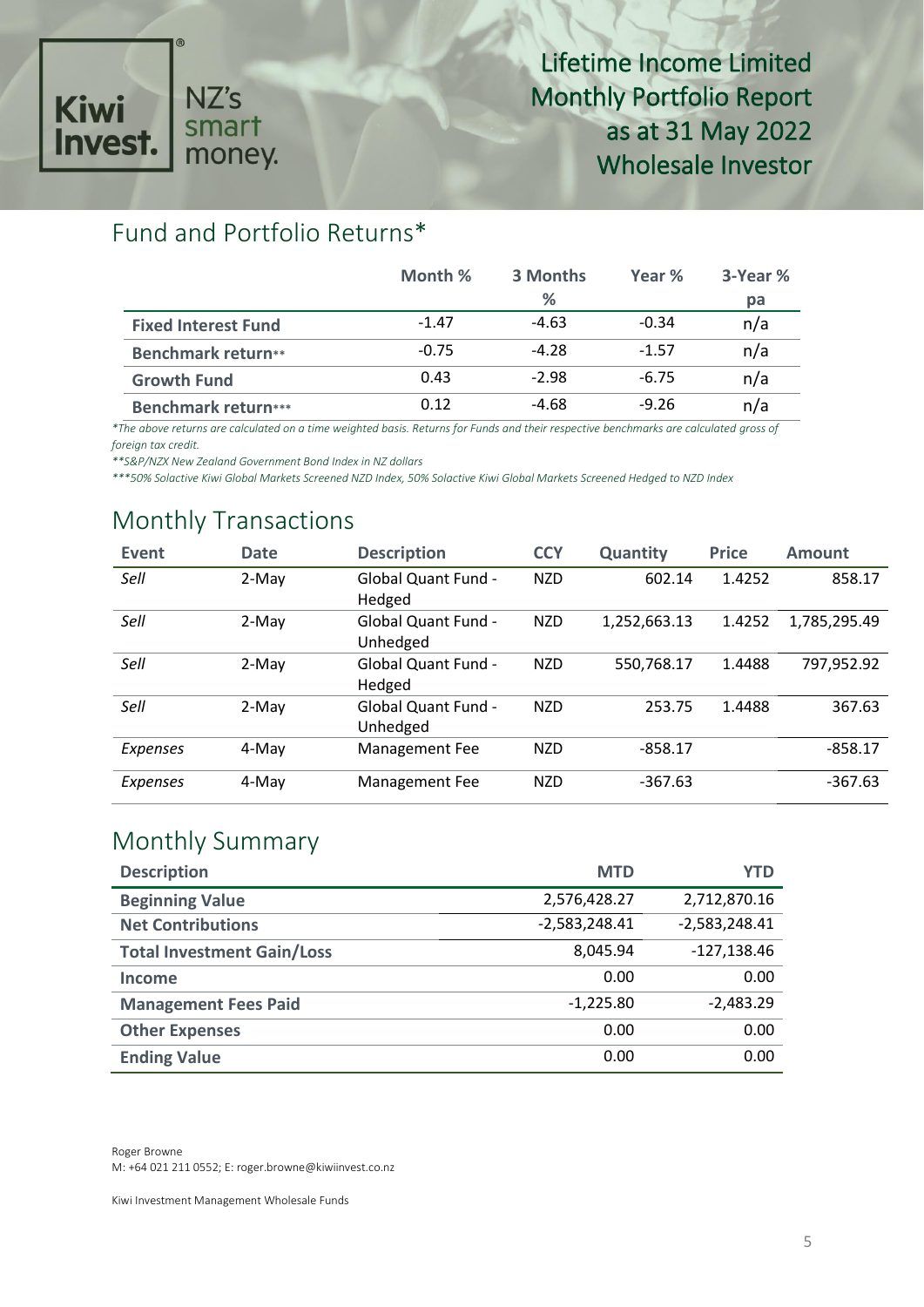

#### Lifetime International Companies Fund

|                                   | <b>Units</b> | Unit Price* | <b>Market Value</b> | %   |
|-----------------------------------|--------------|-------------|---------------------|-----|
| <b>Global Quantitative Fund -</b> | 0.00         | 0.00        | 0.00                | n/a |
| <b>Hedged</b>                     |              |             |                     |     |
| <b>Global Quantitative Fund -</b> | 0.00         | 0.00        | 0.00                | n/a |
| <b>Unhedged</b>                   |              |             |                     |     |
| <b>Total</b>                      |              |             | 0.00                |     |

*\*Applications are valued using the buy price, redemptions are valued using the sell price and market values are calculated using the mid-price.*

#### *Global Quantitative Fund*

Global Quantitative outperformed its benchmark in May. In a volatile month for equities, markets rebounded from their mid-month lows paring much of their losses. In China, data released showed the protracted lockdowns hampering economic growth. A headline 8.3% CPI number was released in the US – sparking fears that the Fed will be unable to tame inflation without pushing the economy into recession by its path of raising rates. The winners globally were Financials, Japan and Quality (more profitable firms), while laggards included the Consumer Discretionary, US and Momentum (recent outperformers).

Our top sector for stock picking was Information Technology, where overweight **VMWare** was up 35% after it was revealed **Broadcom** was looking to take over the firm. Our worst sector for stock picking was Communications, where the off-benchmark holding **Publicis**, an advertising agency, fell 11% on broker downgrades on indications firms are lowering their ad spend. Overall, our top position was off-benchmark holding **H&R Block**, which rallied 35% on a 3Q profit beat and forecasted revenue boost. Our worst position was an overweight in **Target**, which fell 29% after announcing disappointing results, with a 32% increase in inventory as consumers moved from hardlines (candles and picture frames) to services (items related to experiences).